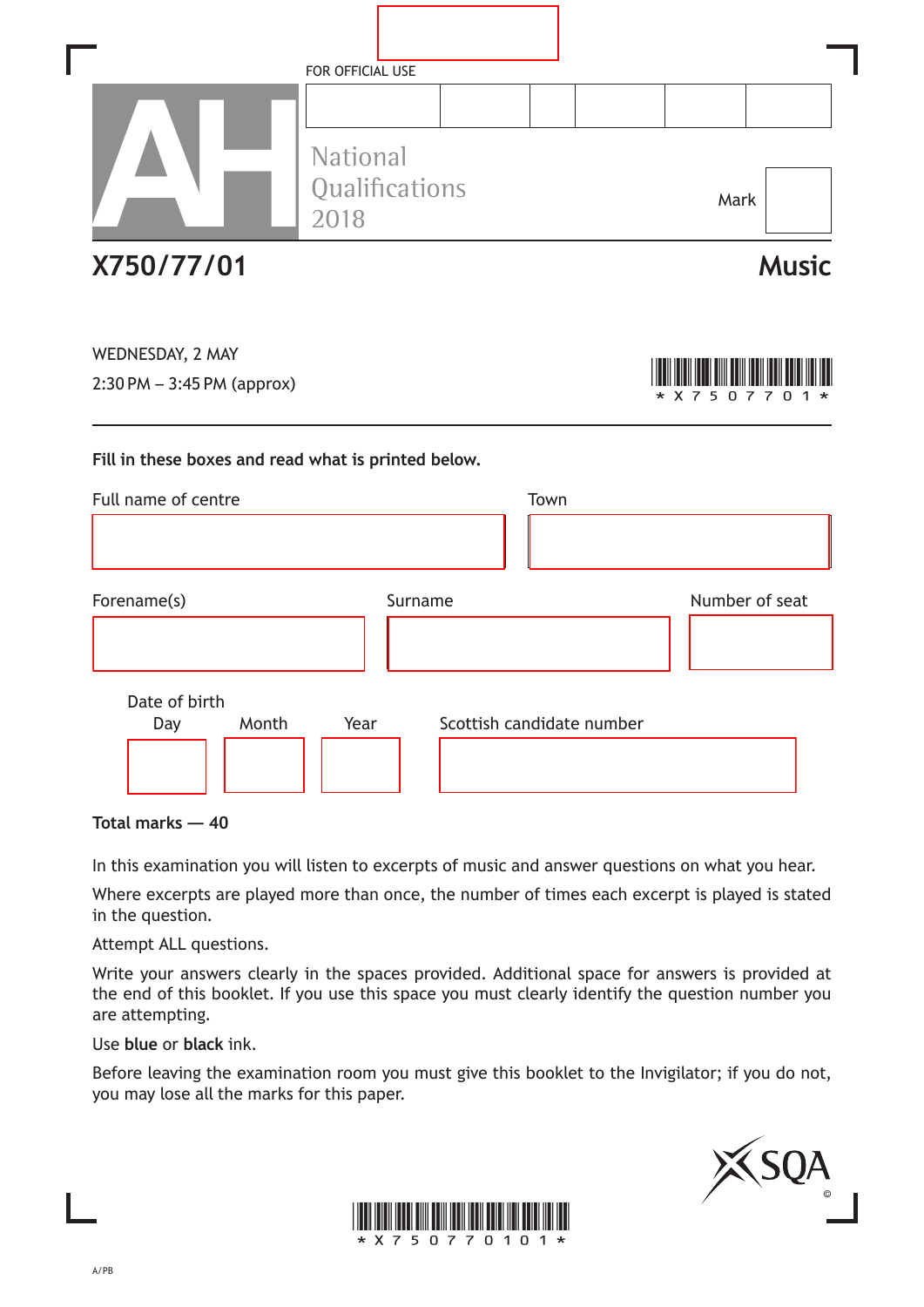**Total marks — 40 Attempt ALL questions**

### **Question 1**

This question features music in different styles.

(a) Listen to this excerpt and identify **four** concepts in the music from those listed below.

You now have 15 seconds to read through the list of features.

| Song cycle  | Sprechgesang |
|-------------|--------------|
| Aria        | Antiphonal   |
| Suspension  | Chorale      |
| Motet       | Plainchant   |
| Renaissance | Anthem       |

Insert your **four** answers on the lines below.

**4**

**MARKS** NO NOT

THIS<br>MARGIN

The music will be played **twice** with a pause of 10 seconds between playings and a pause of 40 seconds before part (b).

Here is the music for the first time. Here is the music for the second time.

(b) Listen to a different excerpt and identify the type of work.

**1**

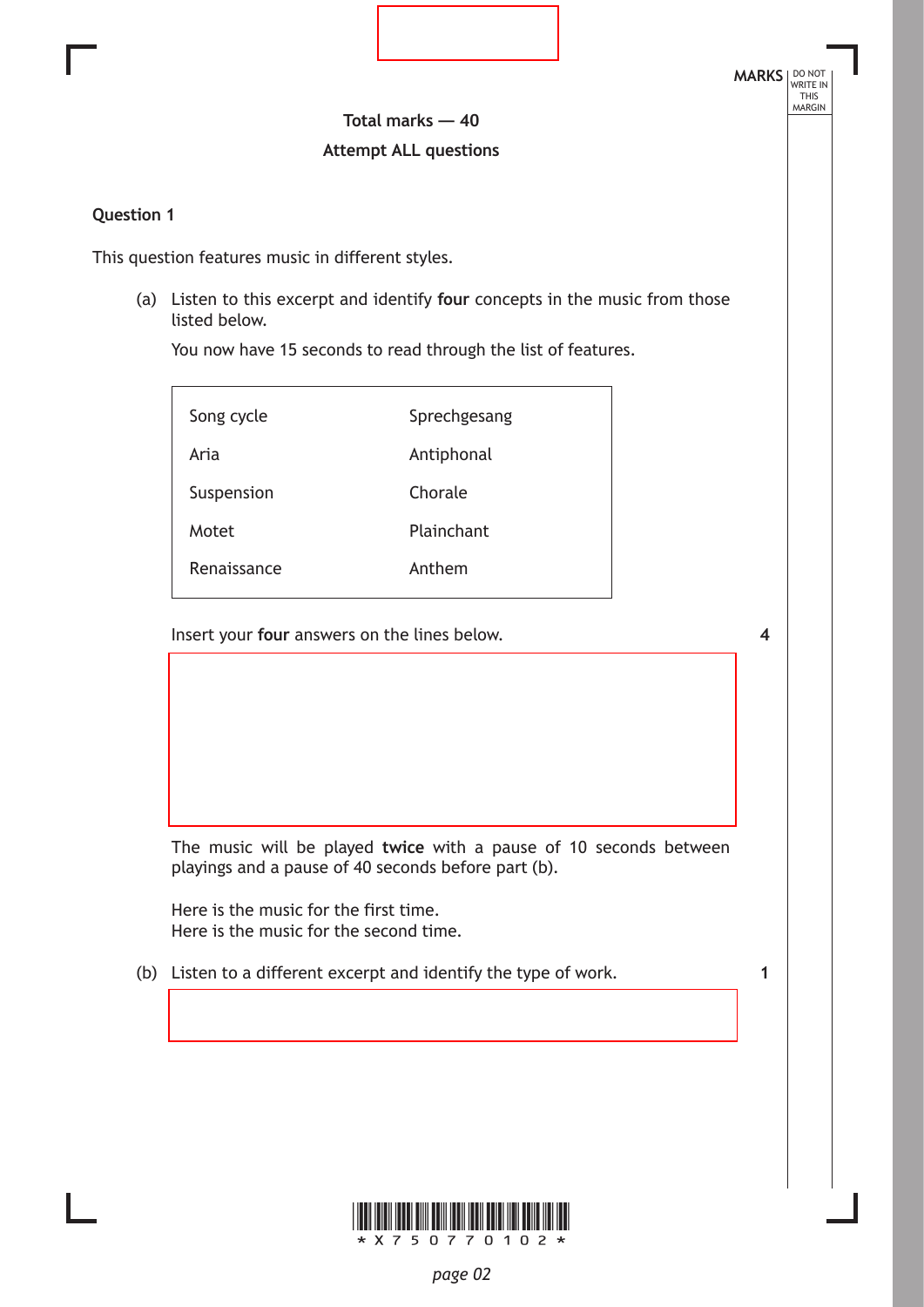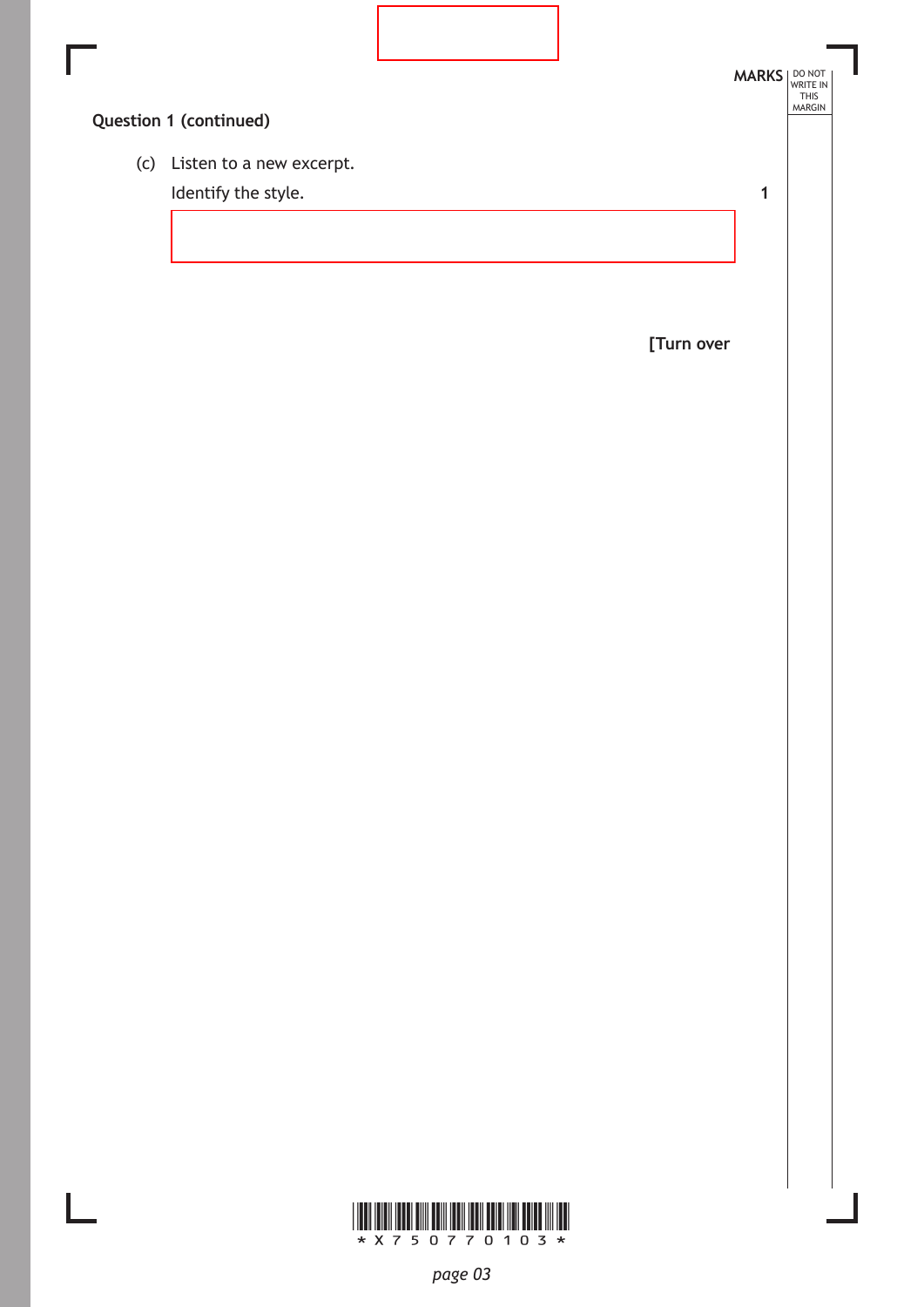**1**

**1**

This question is based on instrumental music.

(a) Listen and follow the guide to the music below. Here is the music.











You now have 30 seconds to read through parts (i) and (ii).

- (i) Insert the missing notes and rest(s) in bar 12.
- (ii) Draw this sign  $\vert$  above the **two** bars where the



The music will be played **two** more times, with 20 seconds between playings and 40 seconds before part (b).

**You should write all your answers on the guide to the music above.**

Here is the music for the second time. Here is the music for the third time.

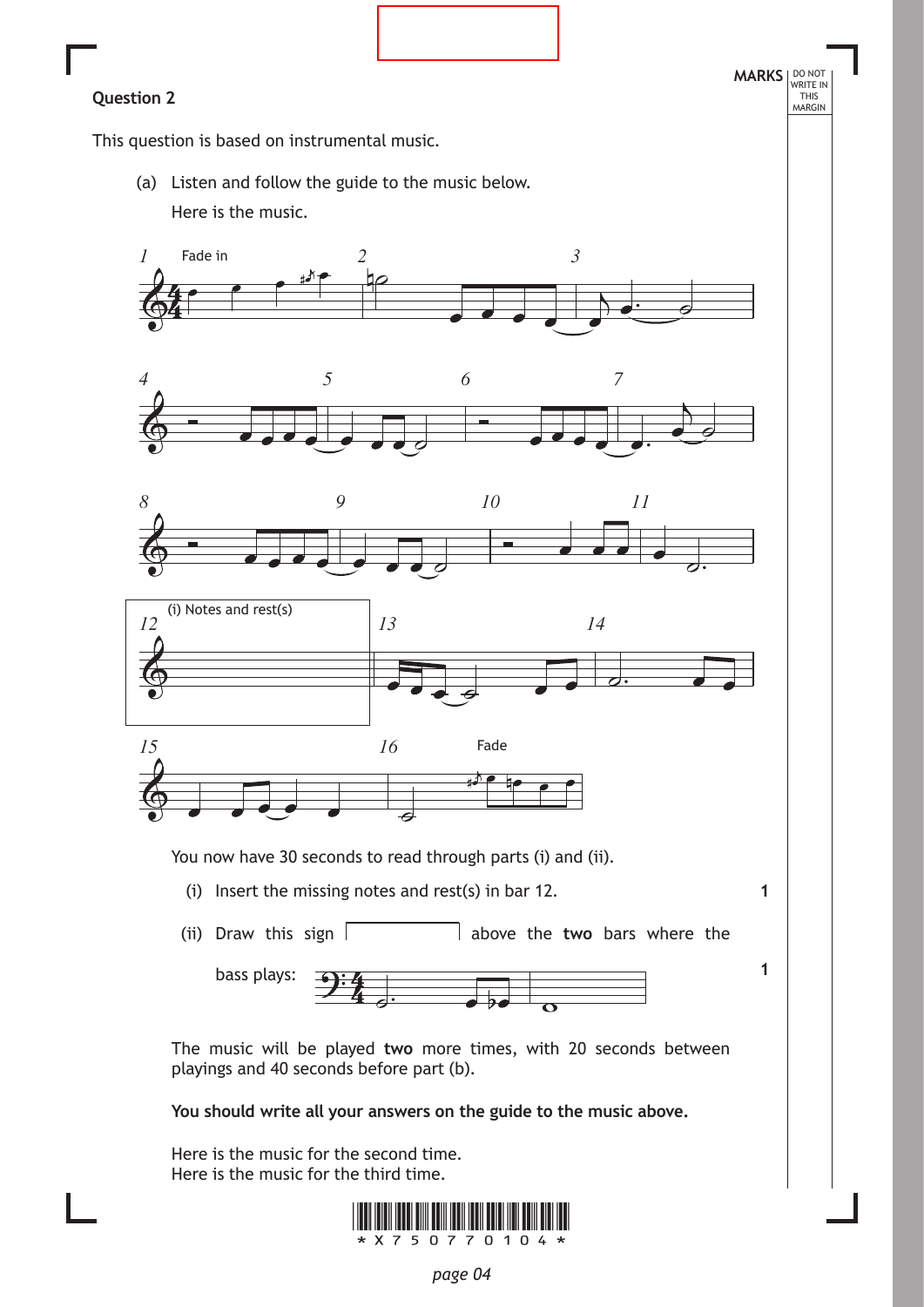

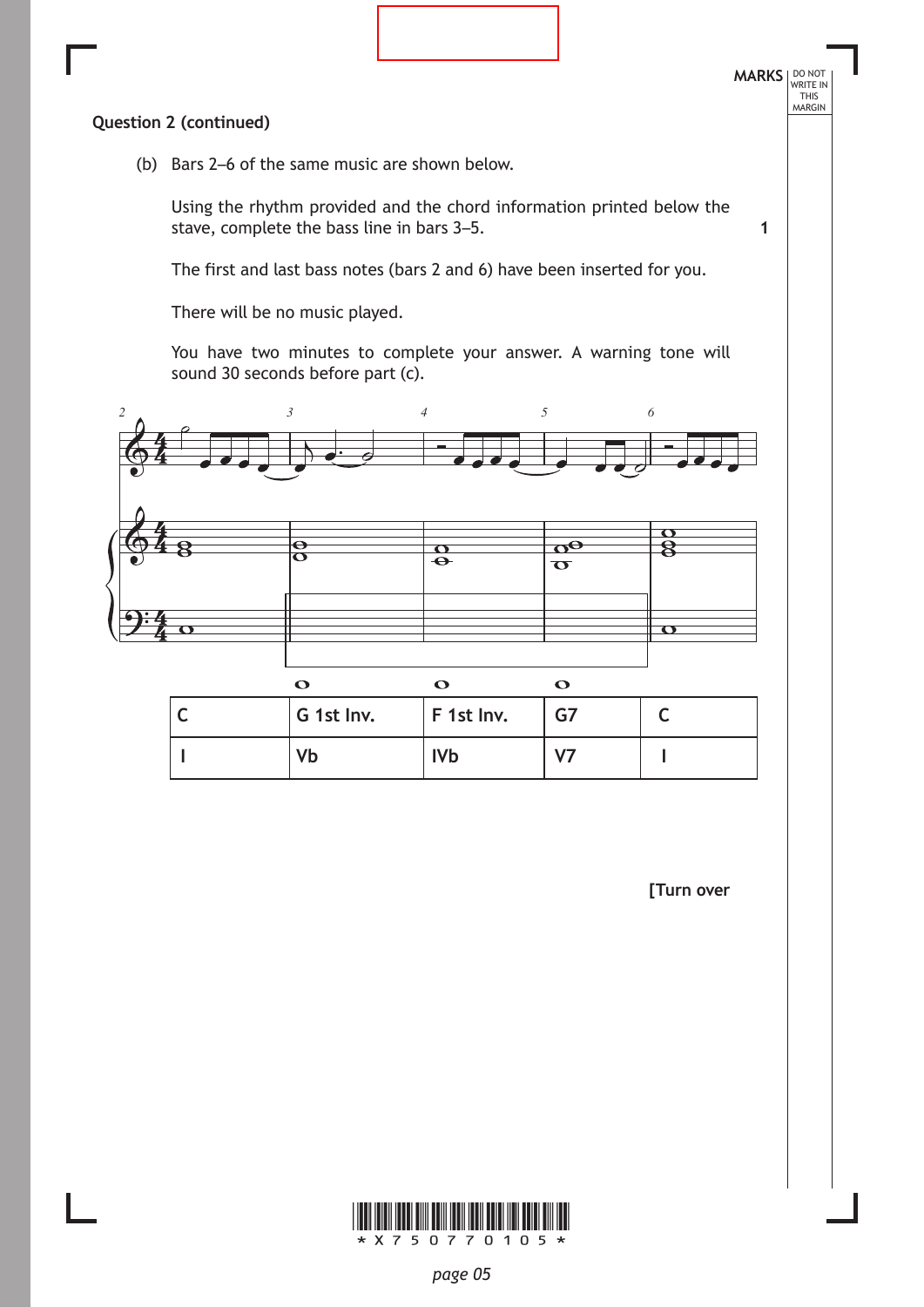

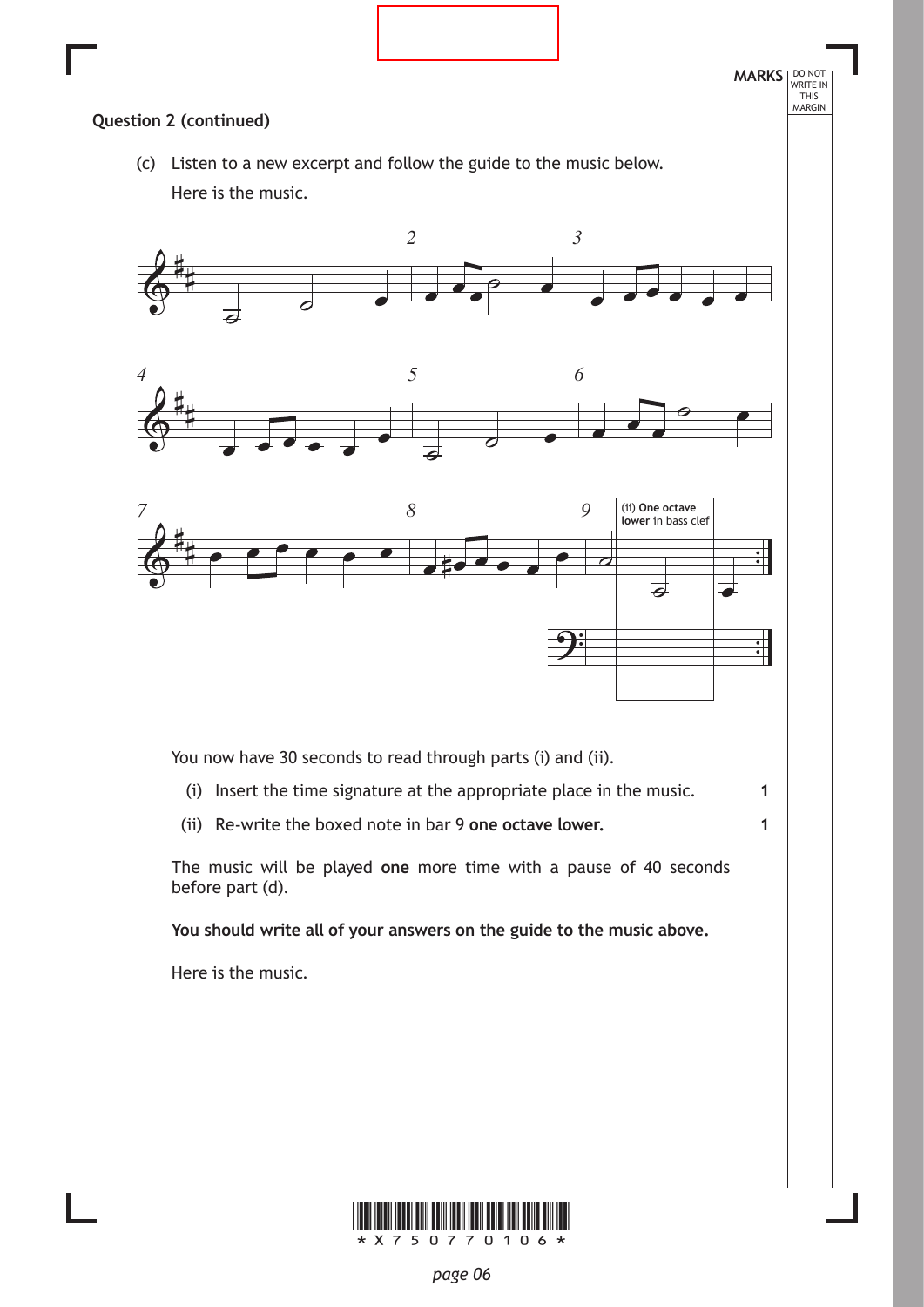![](_page_6_Figure_0.jpeg)

You will hear the excerpt **twice,** with a pause of 20 seconds between playings.

Here is the excerpt for the first time. Here is the excerpt for the second time.

**[Turn over**

![](_page_6_Picture_4.jpeg)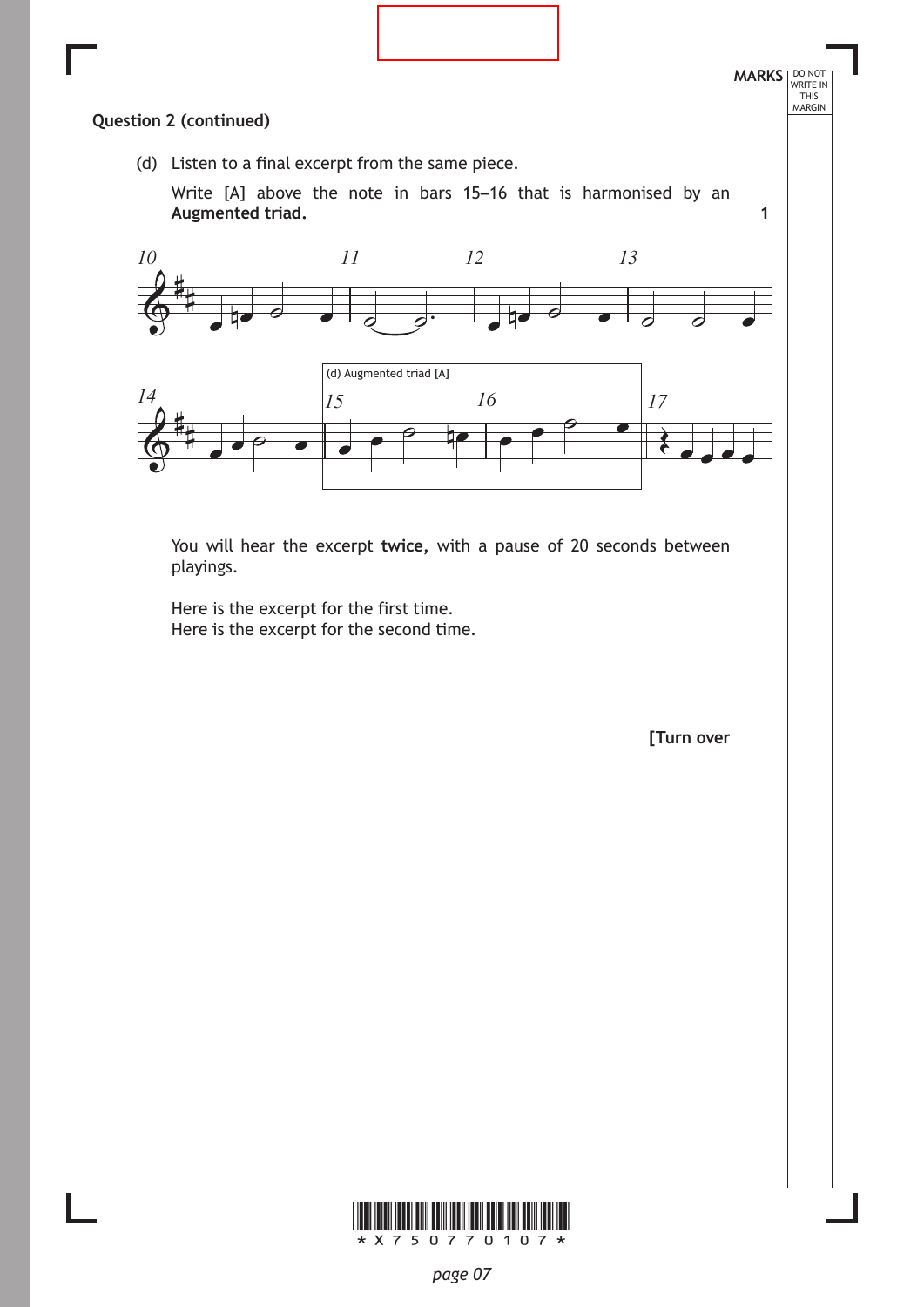#### **Question 3**

**MARKS** NO NOT THIS<br>MARGIN

This question features instrumental music.

(a) In this excerpt you are required to complete the guide below by inserting appropriate music concepts.

There will now be a pause of 30 seconds to allow you to read through the question.

The music will be played **three** times with a pause of 20 seconds between playings and a pause of 30 seconds before part (b).

In the first two playings a voice will help guide you through the music. There is no voice in the third playing.

Here is the music for the first time. Here is the music for the second time. Here is the music for the third time.

| 1. | The ornament in the melody is $a$ /an    |  |
|----|------------------------------------------|--|
|    | 2. The harmonic device heard is a/an     |  |
|    | 3. The prominent solo instrument is a/an |  |
|    | 4. The type of work is $a$ /an           |  |
|    |                                          |  |

![](_page_7_Picture_9.jpeg)

*page 08*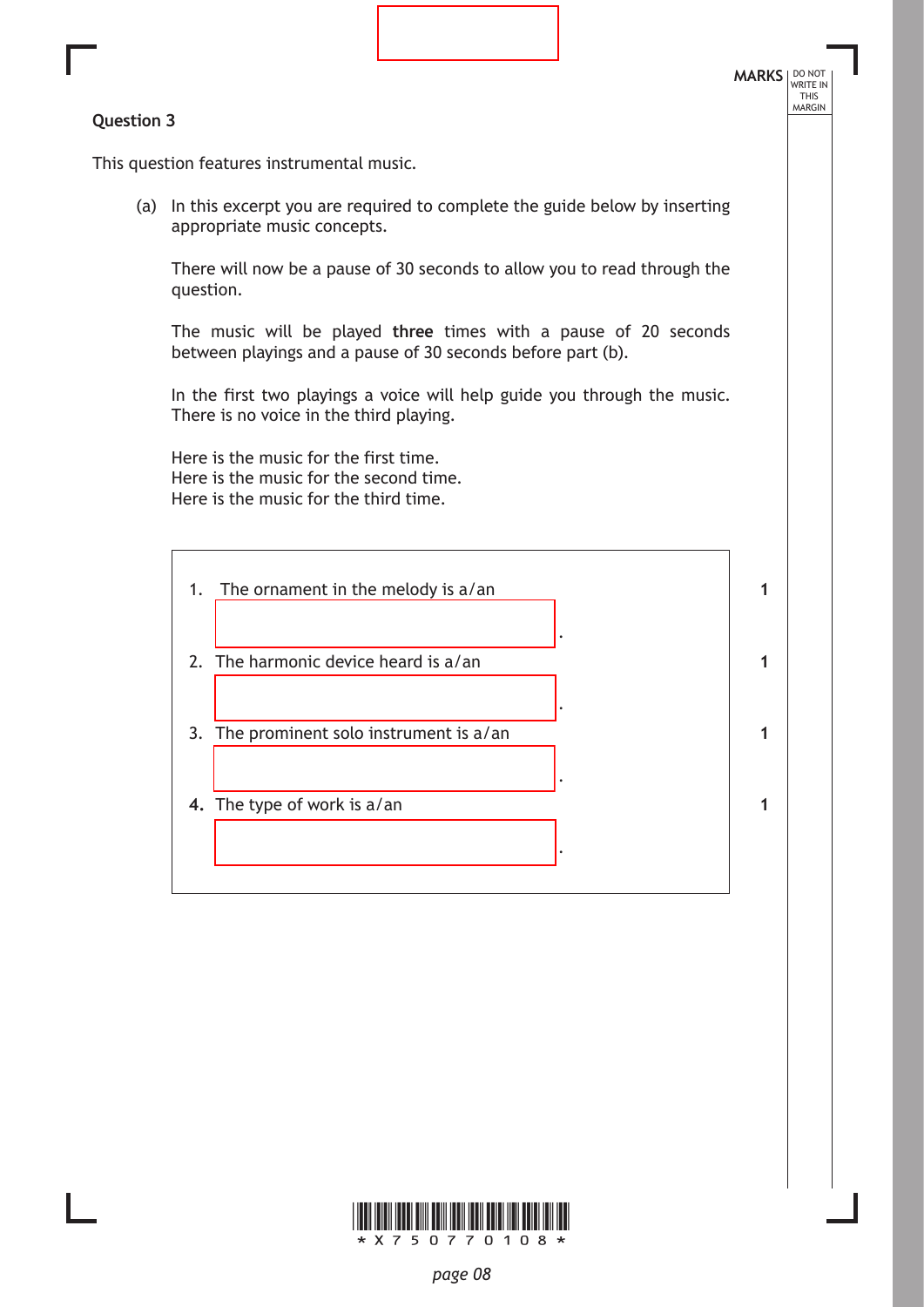|                                                                                 | <b>MARKS</b> | DO NOT<br><b>THIS</b><br><b>MARGIN</b> |
|---------------------------------------------------------------------------------|--------------|----------------------------------------|
| Question 3 (continued)                                                          |              |                                        |
| (b) Listen to a new excerpt and identify the prominent chord featured.          |              |                                        |
| The excerpt will be played twice.                                               |              |                                        |
| Here is the music for the first time.<br>Here is the music for the second time. |              |                                        |
| Augmented triad                                                                 |              |                                        |
| Added 6 <sup>th</sup>                                                           |              |                                        |
| Cluster                                                                         |              |                                        |
| Diminished 7 <sup>th</sup>                                                      |              |                                        |
| (c) Listen to a further excerpt and identify the type of group playing.         |              |                                        |
|                                                                                 |              |                                        |

Ī

![](_page_8_Picture_2.jpeg)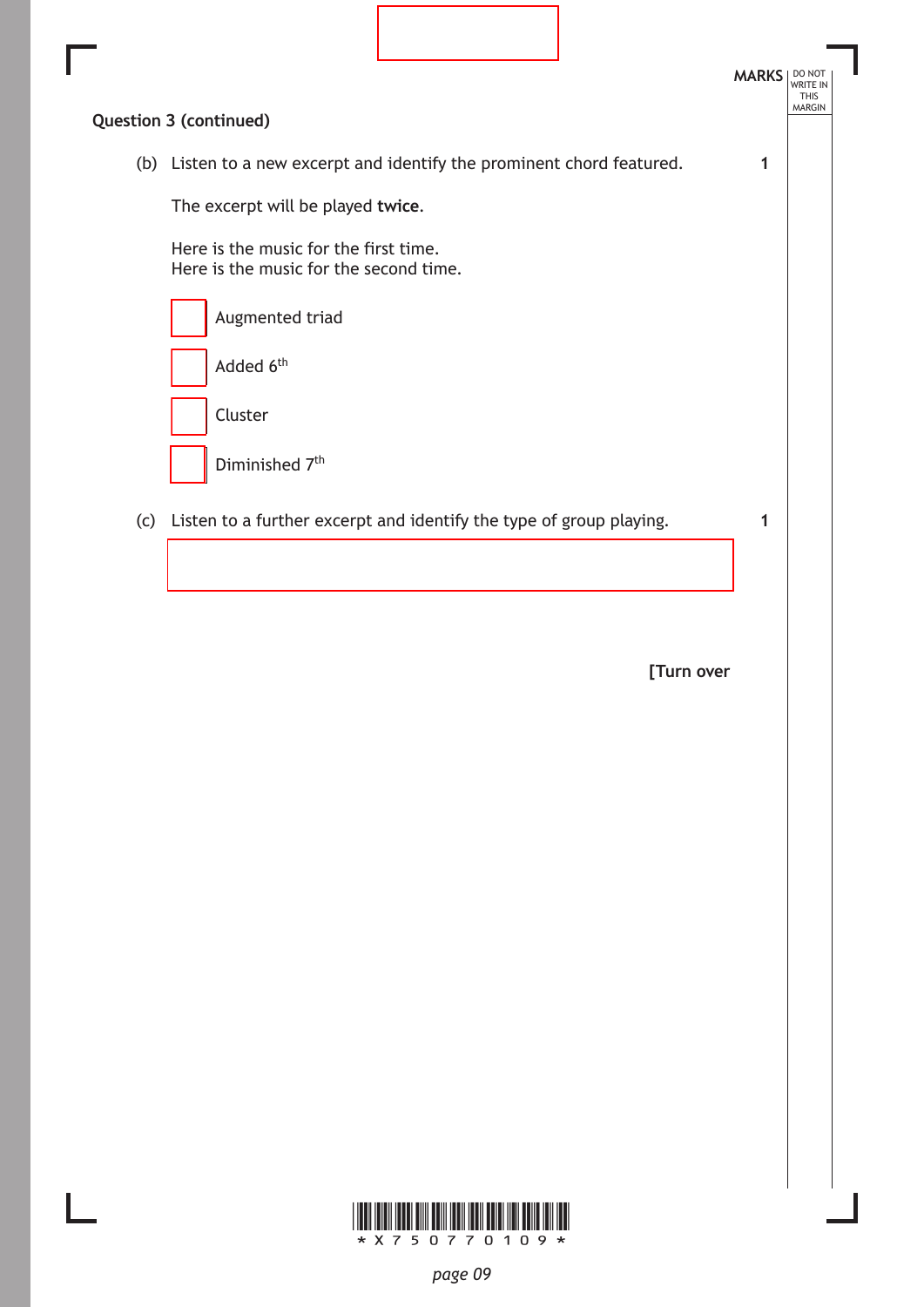|                    |                                                                                                                                          |  | <b>MARKS</b> | DO NO<br><b>WRITE IN</b><br><b>THIS</b><br><b>MARGIN</b> |  |
|--------------------|------------------------------------------------------------------------------------------------------------------------------------------|--|--------------|----------------------------------------------------------|--|
| <b>Question 4</b>  |                                                                                                                                          |  |              |                                                          |  |
|                    | This question features vocal music.                                                                                                      |  |              |                                                          |  |
| page.              | Listen to the excerpt and follow the guide to the music which is printed on the next                                                     |  |              |                                                          |  |
| Here is the music. |                                                                                                                                          |  |              |                                                          |  |
|                    | You now have 2 minutes to read through the questions.                                                                                    |  |              |                                                          |  |
|                    | (a) Write the name of the key in the box above bar 1.                                                                                    |  | 1            |                                                          |  |
| (b)                | Identify the cadence in bar 3.                                                                                                           |  | 1            |                                                          |  |
| (c)                | Write the enharmonic equivalent of the boxed note in bar 5.                                                                              |  |              |                                                          |  |
|                    | Write your answer on the stave below bar 5.                                                                                              |  | 1            |                                                          |  |
| (d)                | Identify the harmonic device used in the final bar.                                                                                      |  | 1            |                                                          |  |
|                    | You will now hear the music two more times, with 20 seconds between playings and<br>a pause of 1 minute before the next question begins. |  |              |                                                          |  |
|                    | You should write all your answers on the guide to the music on the next page.                                                            |  |              |                                                          |  |
|                    |                                                                                                                                          |  |              |                                                          |  |

Here is the music for the second time. Here is the music for the third time.

![](_page_9_Picture_2.jpeg)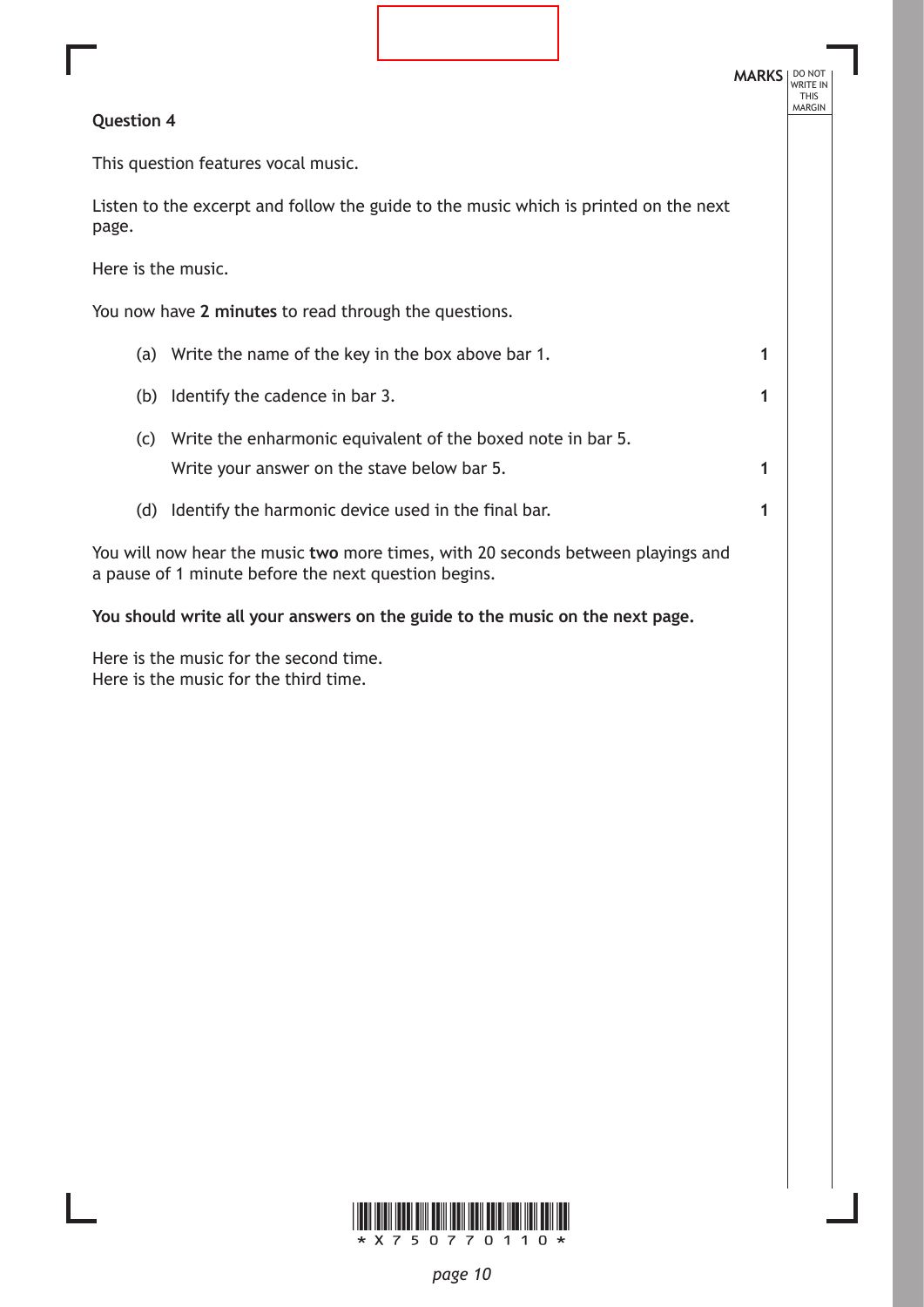![](_page_10_Figure_0.jpeg)

![](_page_10_Picture_2.jpeg)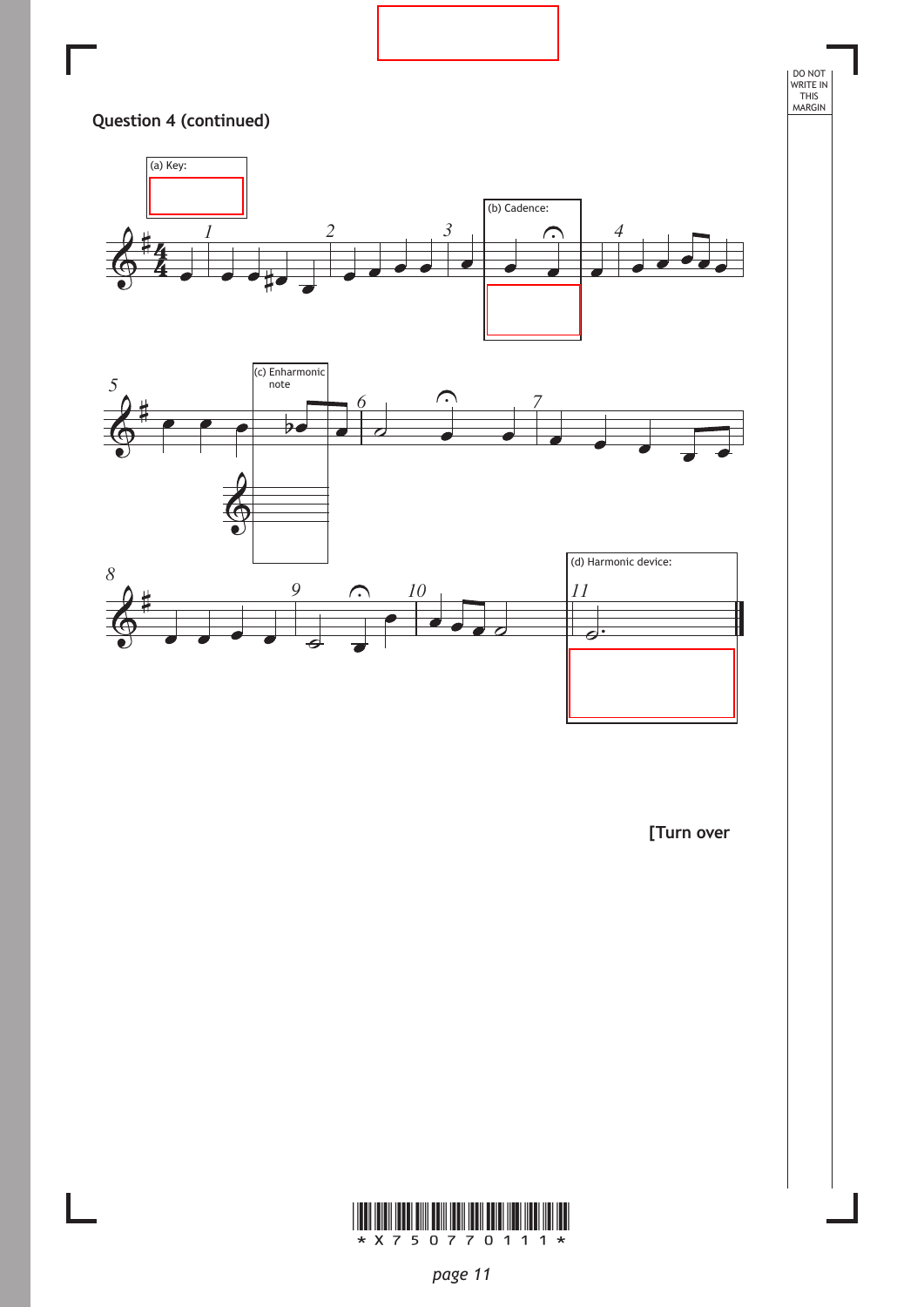## **Question 5**

This question features orchestral and vocal music.

(a) Listen to this excerpt and identify **four** concepts in the music from those listed below.

You now have 15 seconds to read through the list of features.

| Modulation     | Diminution   |
|----------------|--------------|
| Minimalist     | Modal        |
| Rubato         | Augmentation |
| Chamber music  | Tremolando   |
| Inverted pedal | Canon        |
|                |              |

Insert your **four** answers on the lines below.

**4**

**MARKS** NO NOT

THIS<br>MARGIN

The music will be played **twice** with a pause of 10 seconds between playings and a pause of 40 seconds before part (b).

Here is the music for the first time. Here is the music for the second time.

![](_page_11_Picture_10.jpeg)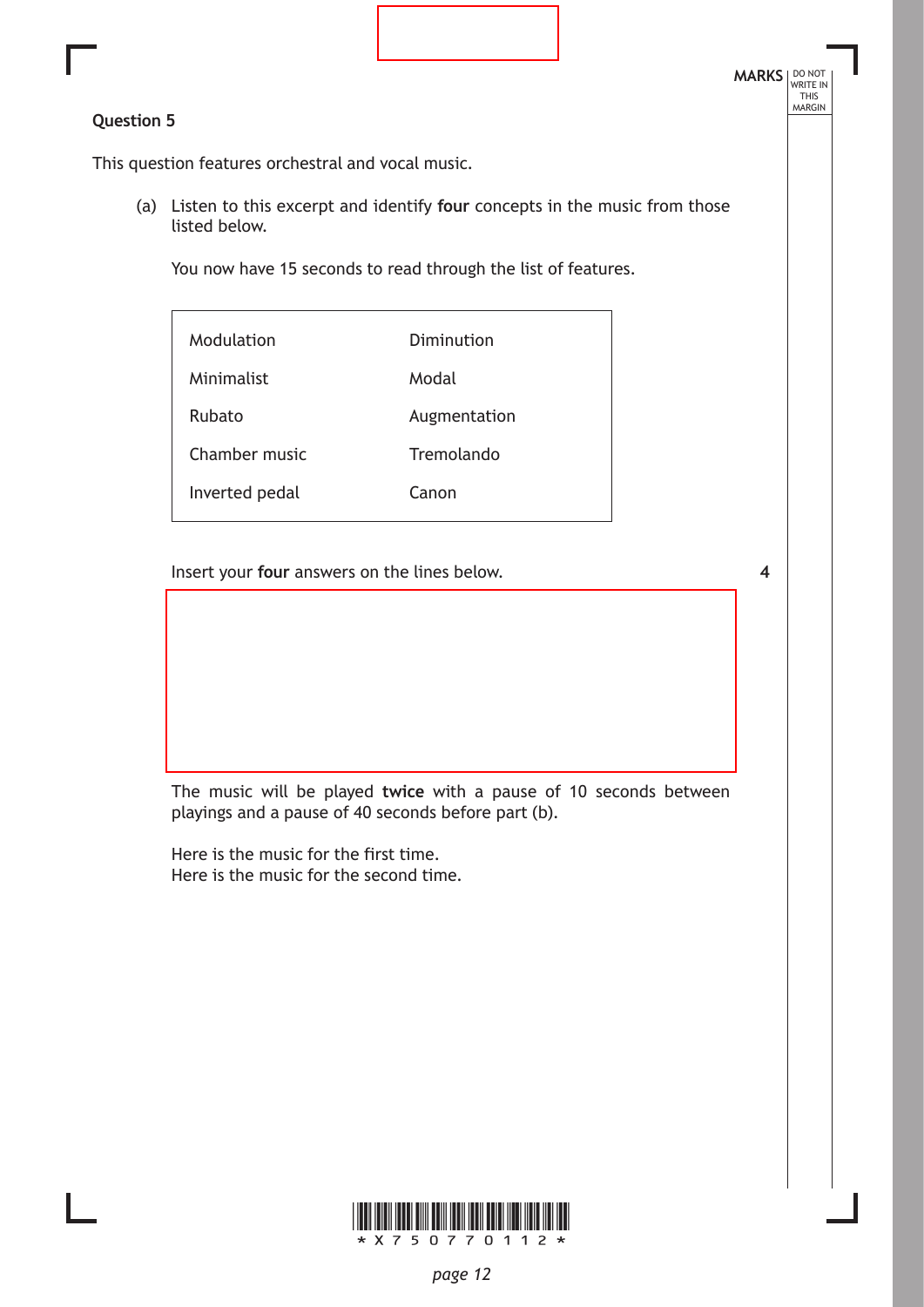![](_page_12_Figure_0.jpeg)

*page 13*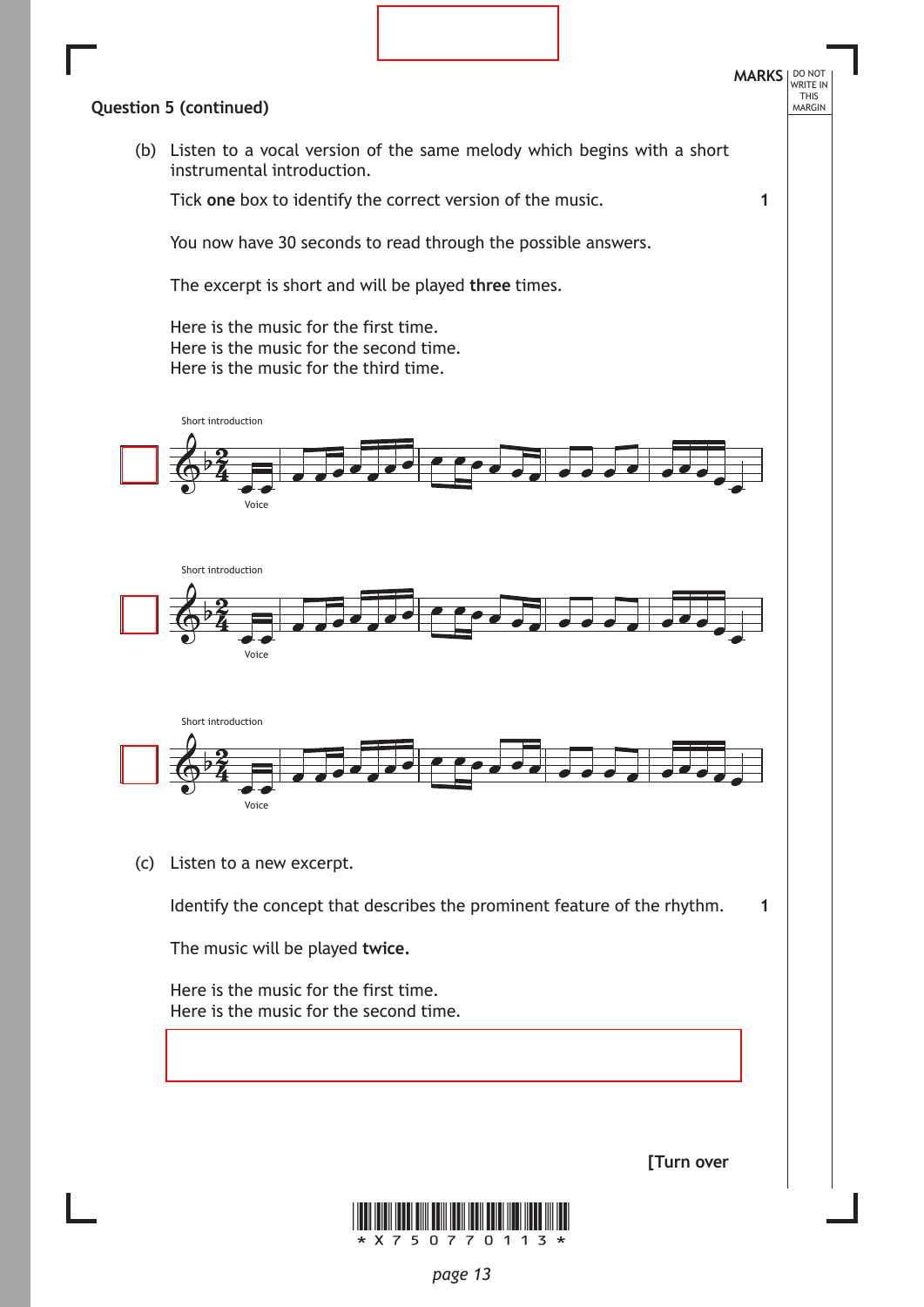![](_page_13_Figure_0.jpeg)

![](_page_13_Picture_1.jpeg)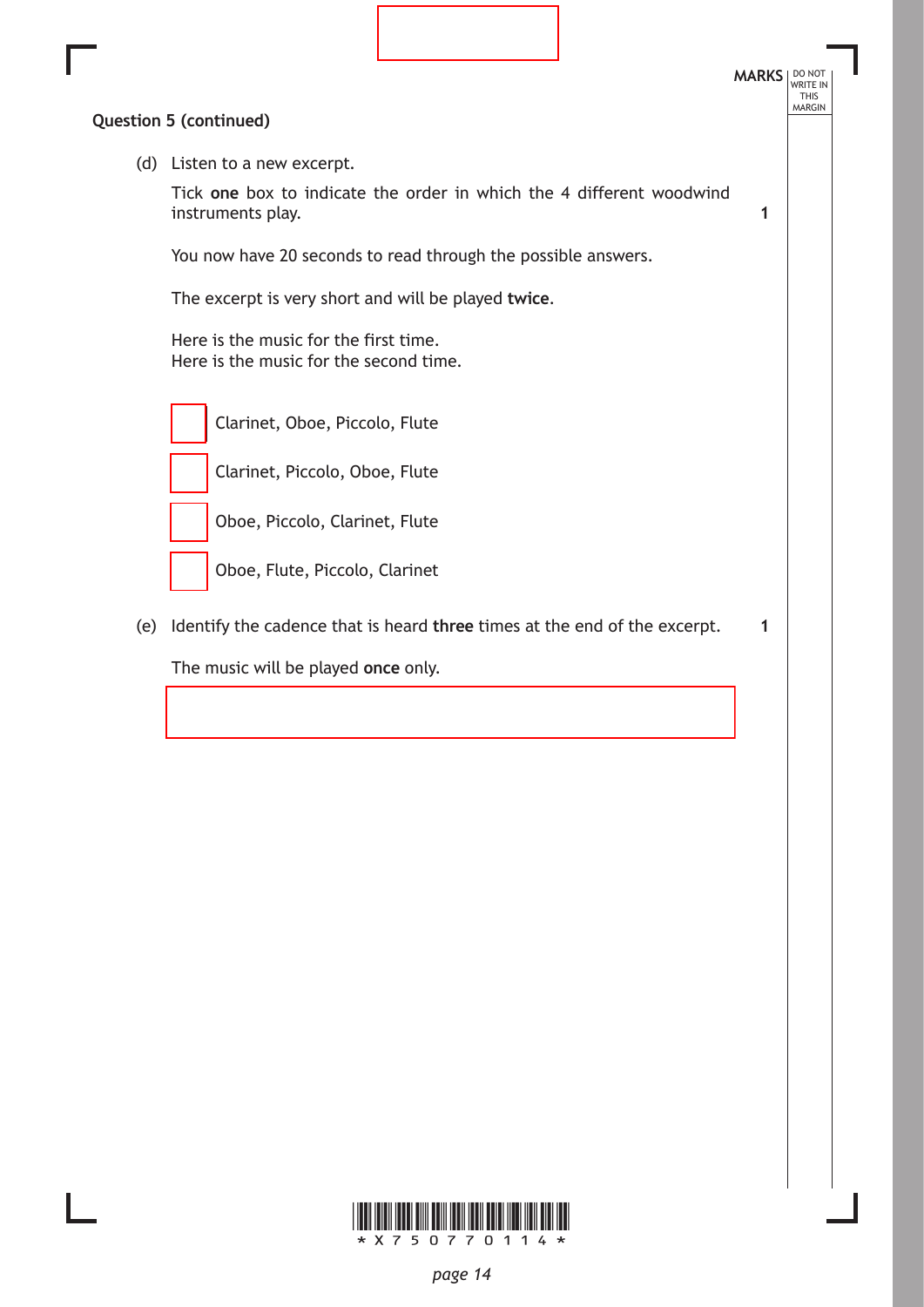#### **Question 6**

In this question you are asked to comment on **two** excerpts of music.

- (a) Listen to each excerpt. For each excerpt identify at least **two prominent**  concepts from each of the following categories:
	- **• Melody/harmony**
	- **• Texture/structure/form/timbre**

Both excerpts will be played **twice**, with a pause of 15 seconds between playings, and a pause of 4 minutes at the end for you to complete your final answer.

You may use the table on *page 16* for rough working, but your final answer must be written on *page 17*.

Your final answer could be bullet points or short answers identifying the concepts you have heard.

Here is Excerpt 1 for the first time. Here is Excerpt 2 for the first time.

Here is Excerpt 1 for the second time. Here is Excerpt 2 for the second time.

You now have 4 minutes to identify at least **four** concepts in each excerpt.

A warning tone will sound 30 seconds before the start of part (b).

**[Turn over**

DO NOT WRITE IN THIS<br>MARGIN

![](_page_14_Picture_13.jpeg)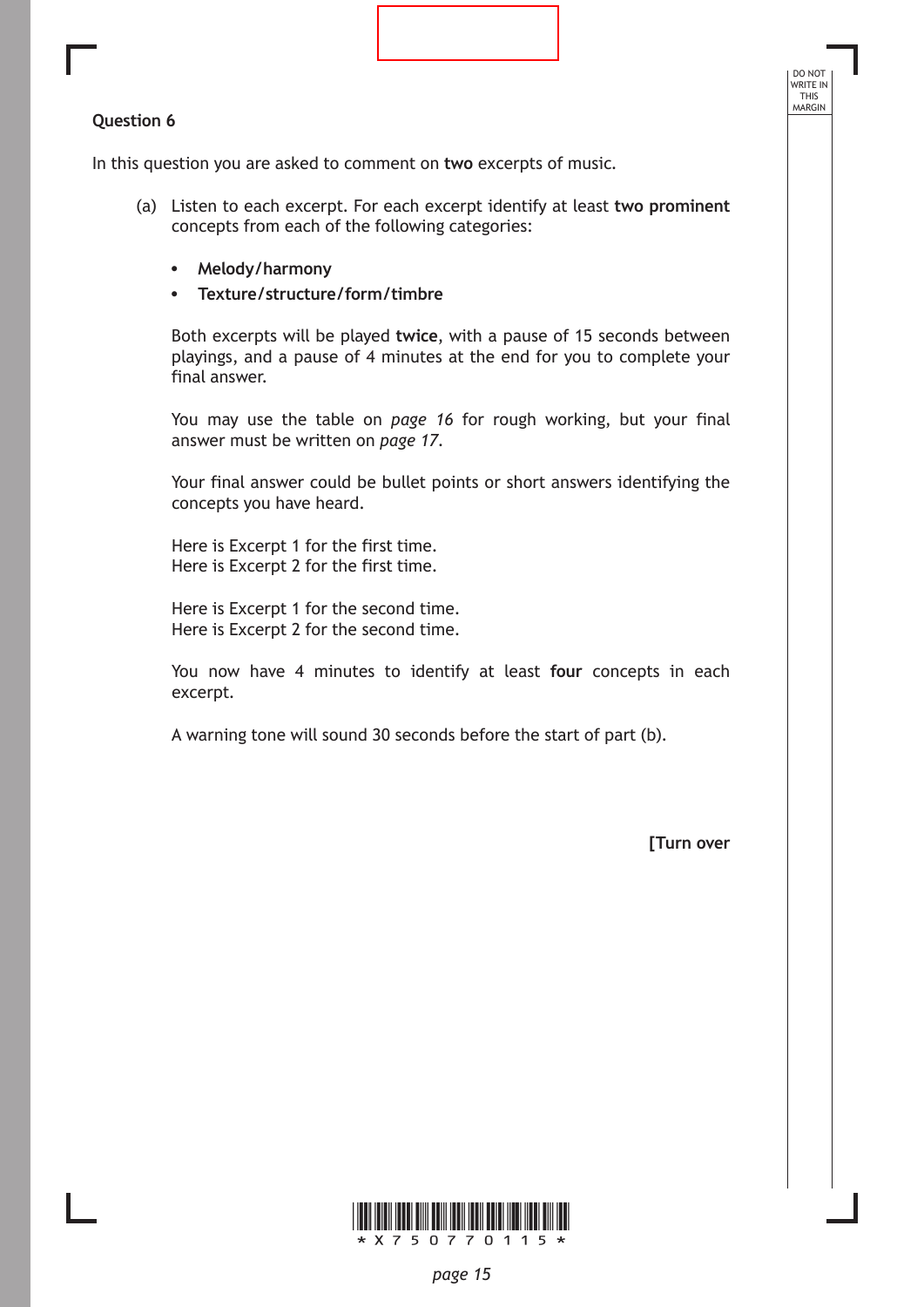DO NOT WRITE IN THIS MARGIN

## **Question 6 (a) (continued)**

# **Rough Work**

For each excerpt identify at least **two prominent** concepts in each of the following categories:

- **• Melody/harmony**
- **• Texture/structure/form/timbre**

| Categories                        | Excerpt 1 | <b>Excerpt 2</b> |
|-----------------------------------|-----------|------------------|
| Melody/harmony                    |           |                  |
| Texture/structure/<br>form/timbre |           |                  |

![](_page_15_Picture_7.jpeg)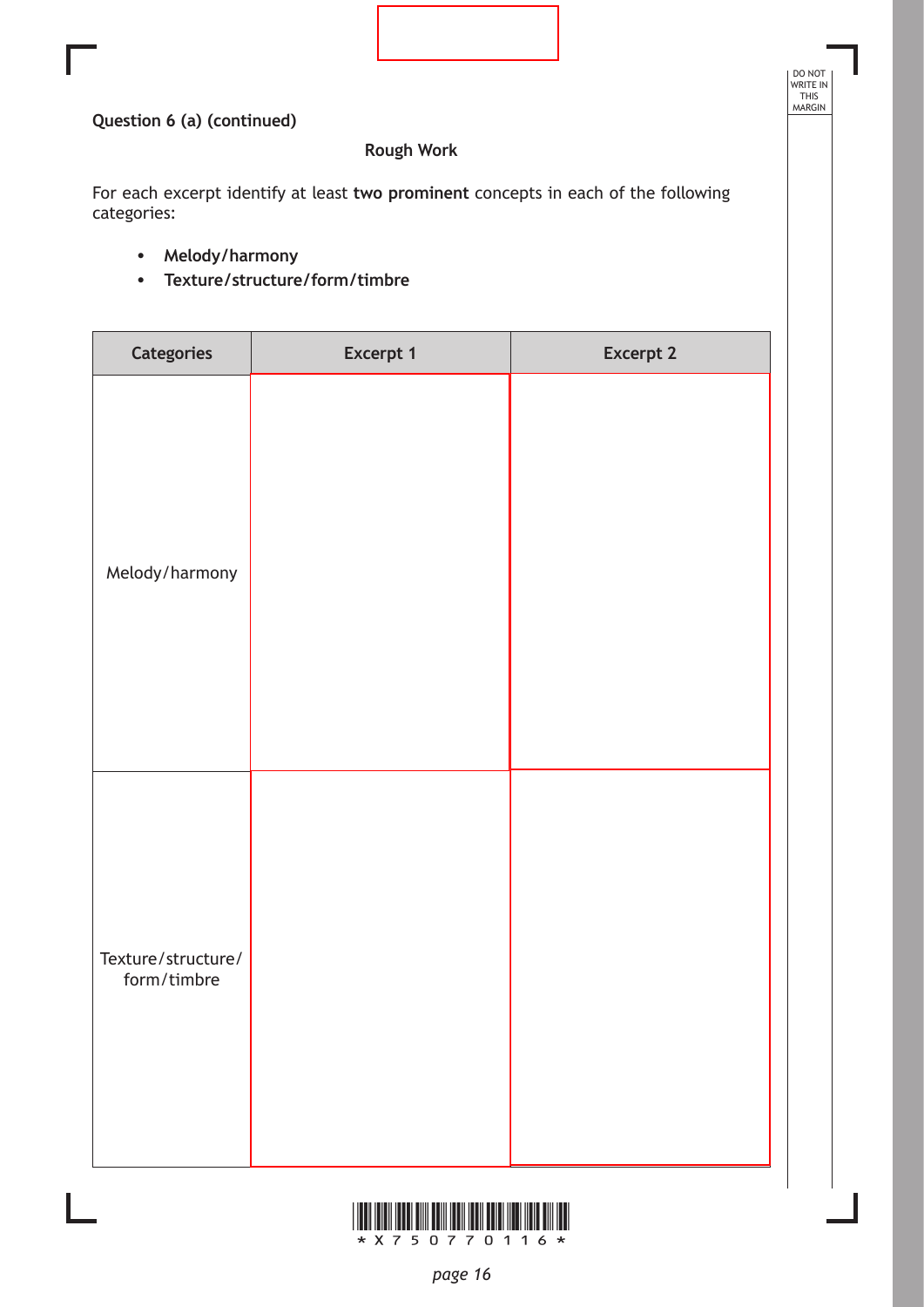![](_page_16_Figure_0.jpeg)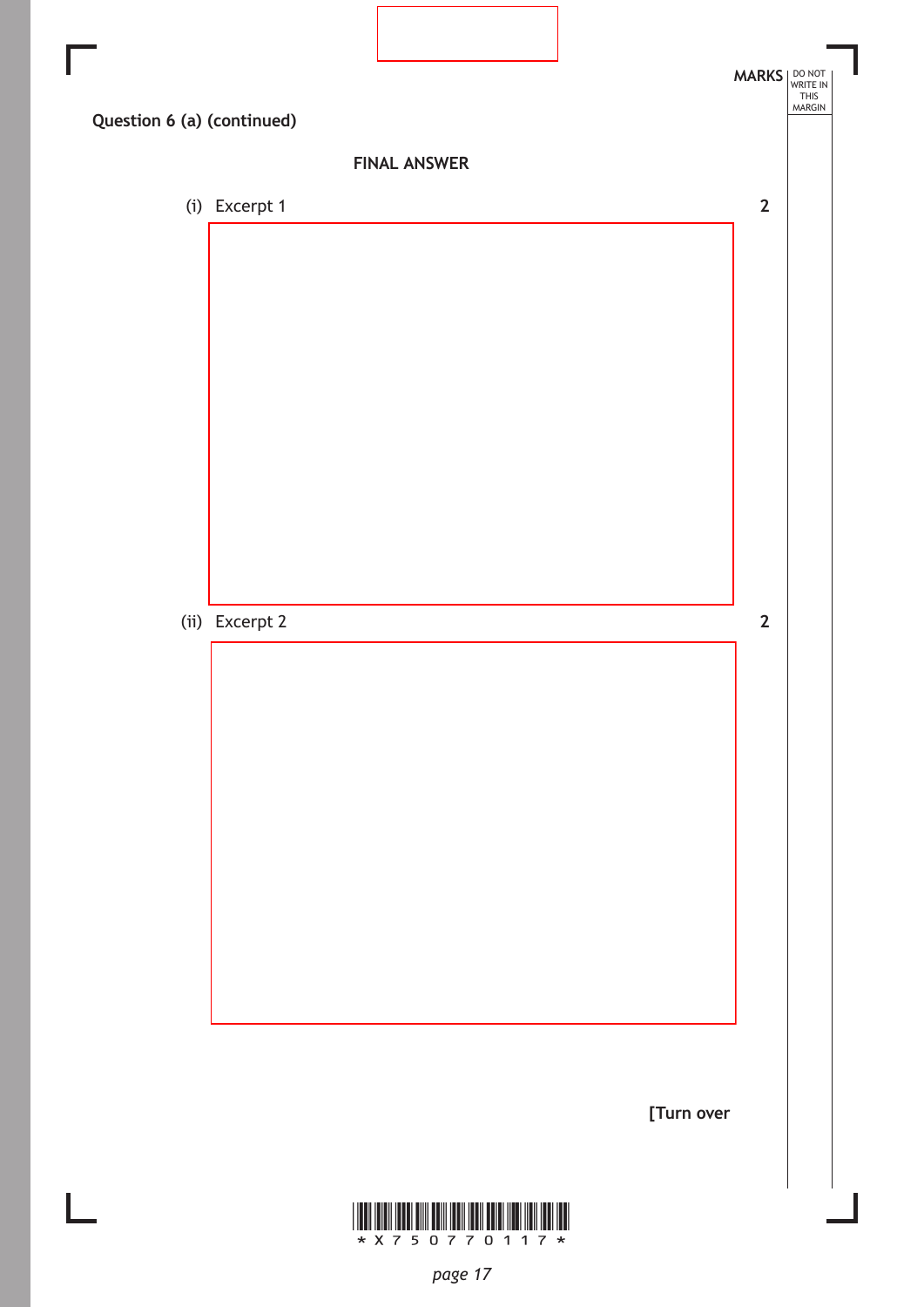### **Question 6 (continued)**

- (b) This question has two parts.
	- (i) **Analyse** the **two** excerpts you have just heard.

In your extended answer you should refer to **six similarities/ differences** across the following categories:

DO NOT WRITE IN THIS<br>MARGIN

- **• Type of work**
- **• Melody/harmony**
- **• Texture/structure/form/timbre**
- (ii) **Conclude** your analysis with a statement on the **style/period** of each excerpt and **justify** your answer.

You will hear each excerpt **two** more times, with a pause of 15 seconds between playings, and a further **10 minutes** to complete your answers for part (i) and part (ii).

#### **Rough work will not be marked.**

You should write your final answers on *pages 20* and *21*.

Here is Excerpt 1 for the third time. Here is Excerpt 2 for the third time.

Here is Excerpt 1 for the last time. Here is Excerpt 2 for the last time.

You now have **10 minutes** to complete your analysis and conclusion.

A warning tone will sound 30 seconds before the end of the question paper.

![](_page_17_Picture_15.jpeg)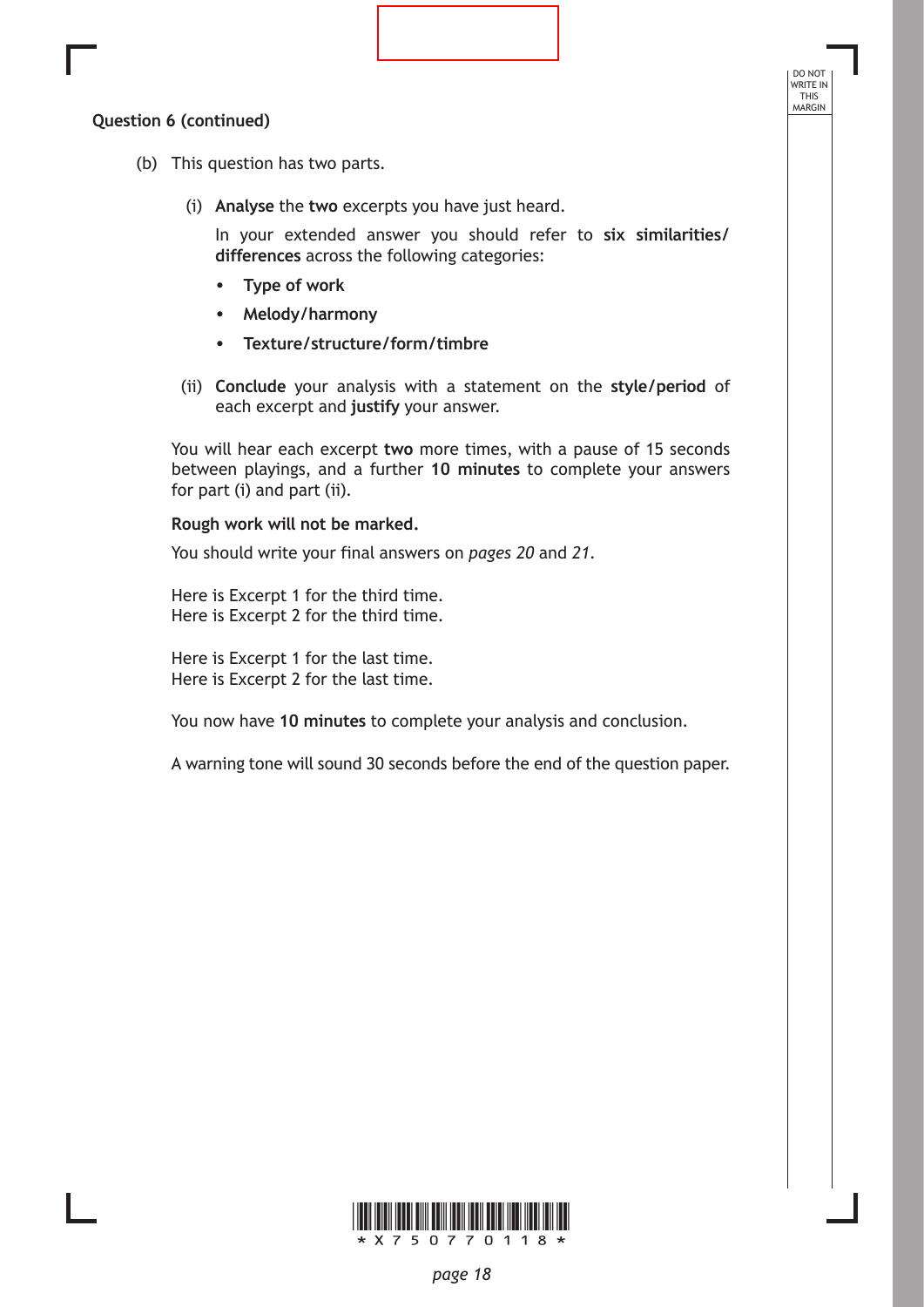| Г |                            |                            |        |
|---|----------------------------|----------------------------|--------|
|   |                            | DO NOT<br>WRITE IN<br>THIS | MARGIN |
|   | Question 6 (b) (continued) |                            |        |
|   | <b>ROUGH WORK</b>          |                            |        |
|   |                            |                            |        |
|   |                            |                            |        |
|   |                            |                            |        |
|   |                            |                            |        |
|   |                            |                            |        |
|   |                            |                            |        |
|   |                            |                            |        |
|   |                            |                            |        |
|   |                            |                            |        |
|   |                            |                            |        |
|   |                            |                            |        |
|   |                            |                            |        |
|   |                            |                            |        |
|   |                            |                            |        |
|   |                            |                            |        |
|   |                            |                            |        |
|   |                            |                            |        |
|   |                            |                            |        |
|   |                            |                            |        |
|   |                            |                            |        |
|   |                            |                            |        |
|   |                            |                            |        |
|   |                            |                            |        |
|   |                            |                            |        |
|   |                            |                            |        |

Ī

![](_page_18_Picture_2.jpeg)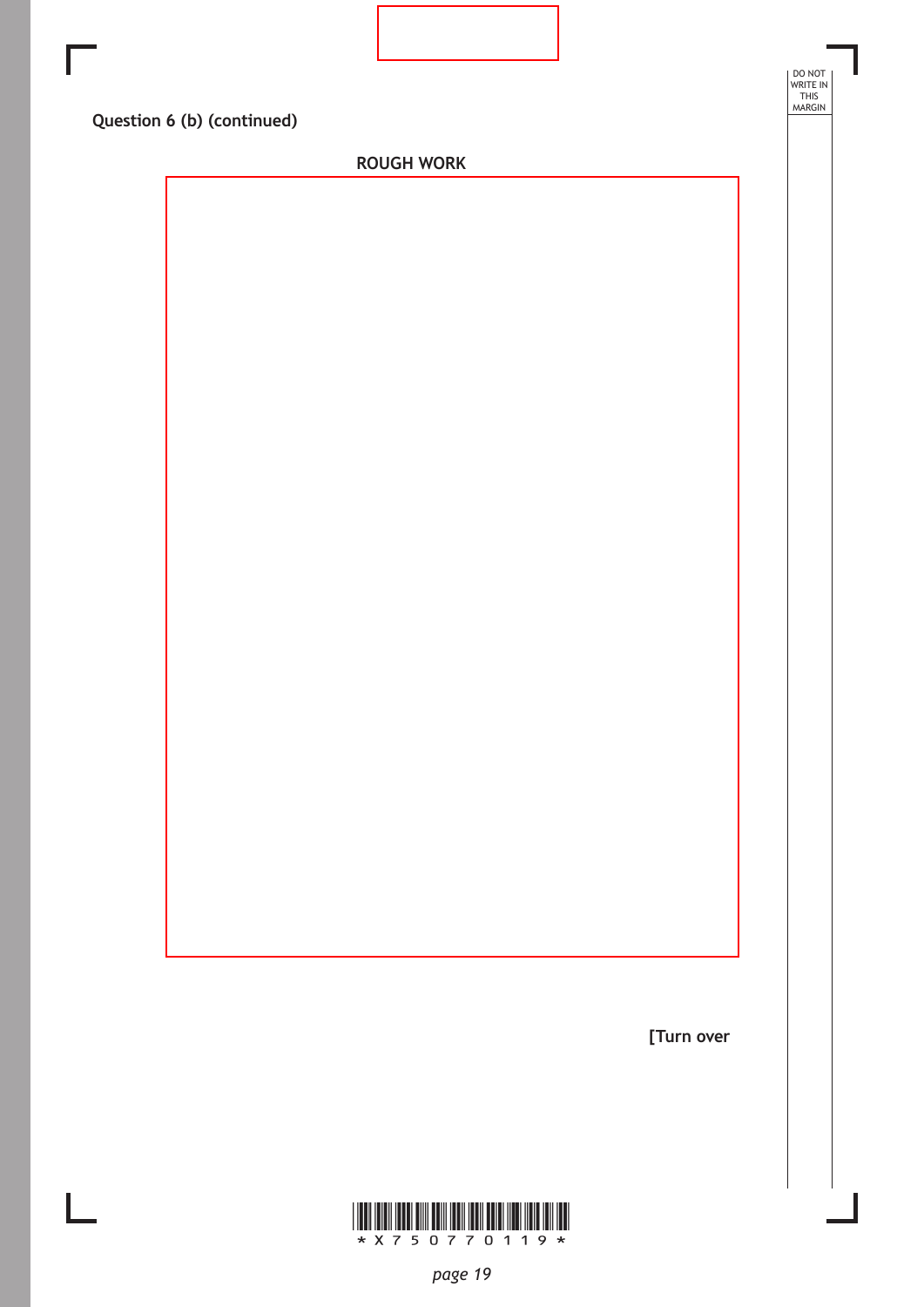![](_page_19_Figure_0.jpeg)

![](_page_19_Picture_1.jpeg)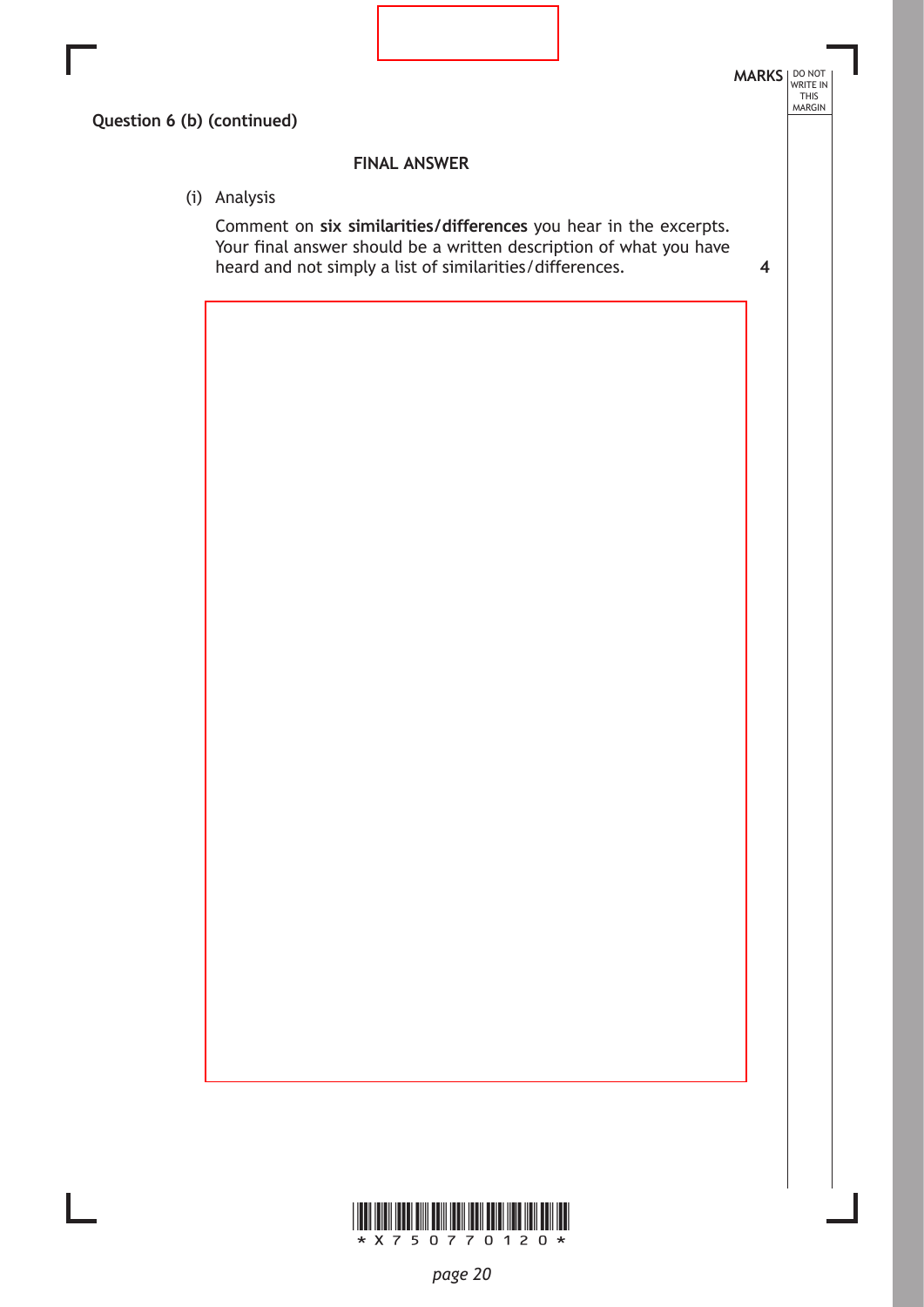![](_page_20_Picture_0.jpeg)

**[END OF QUESTION PAPER]**

![](_page_20_Picture_2.jpeg)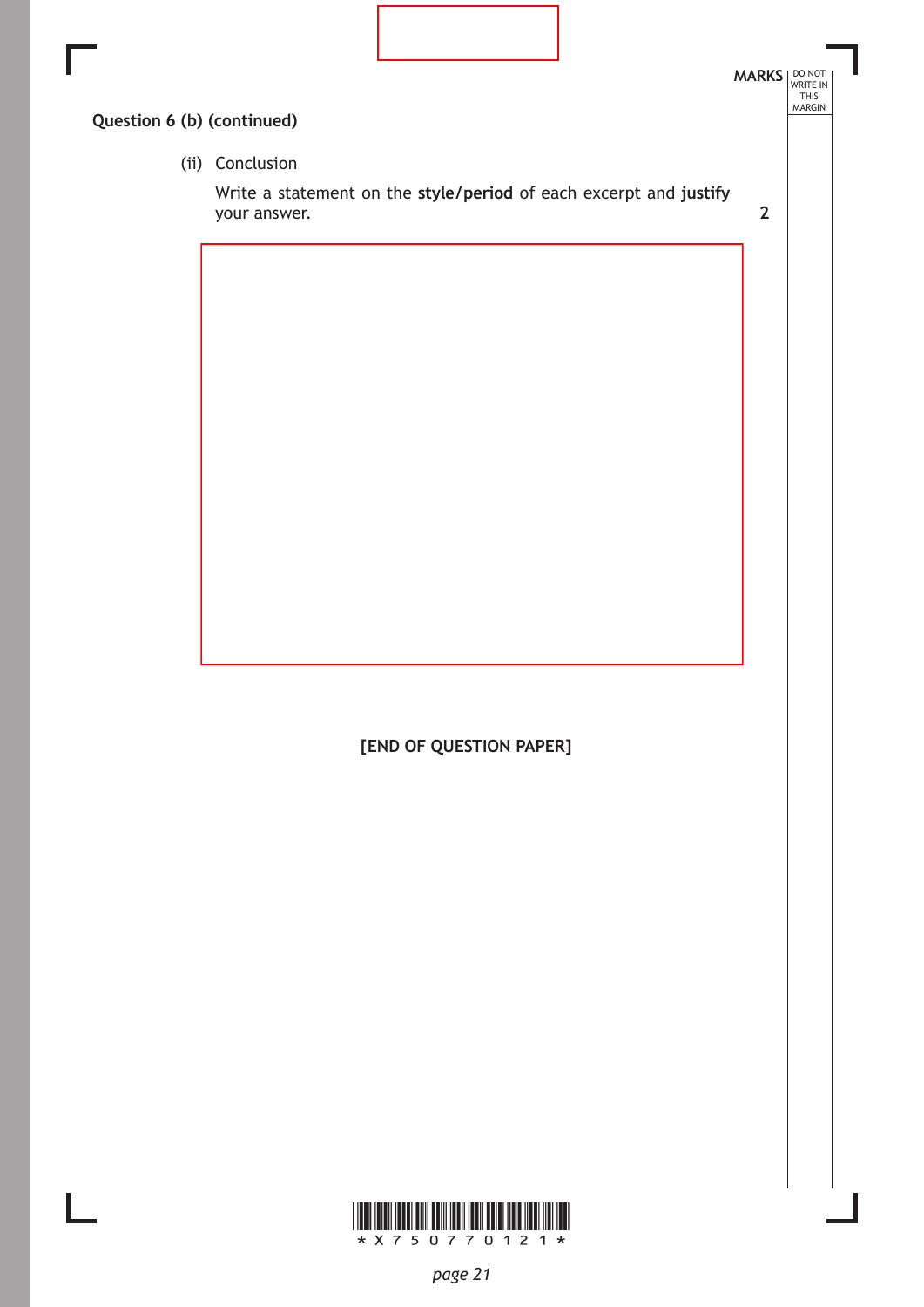![](_page_21_Figure_0.jpeg)

![](_page_21_Picture_1.jpeg)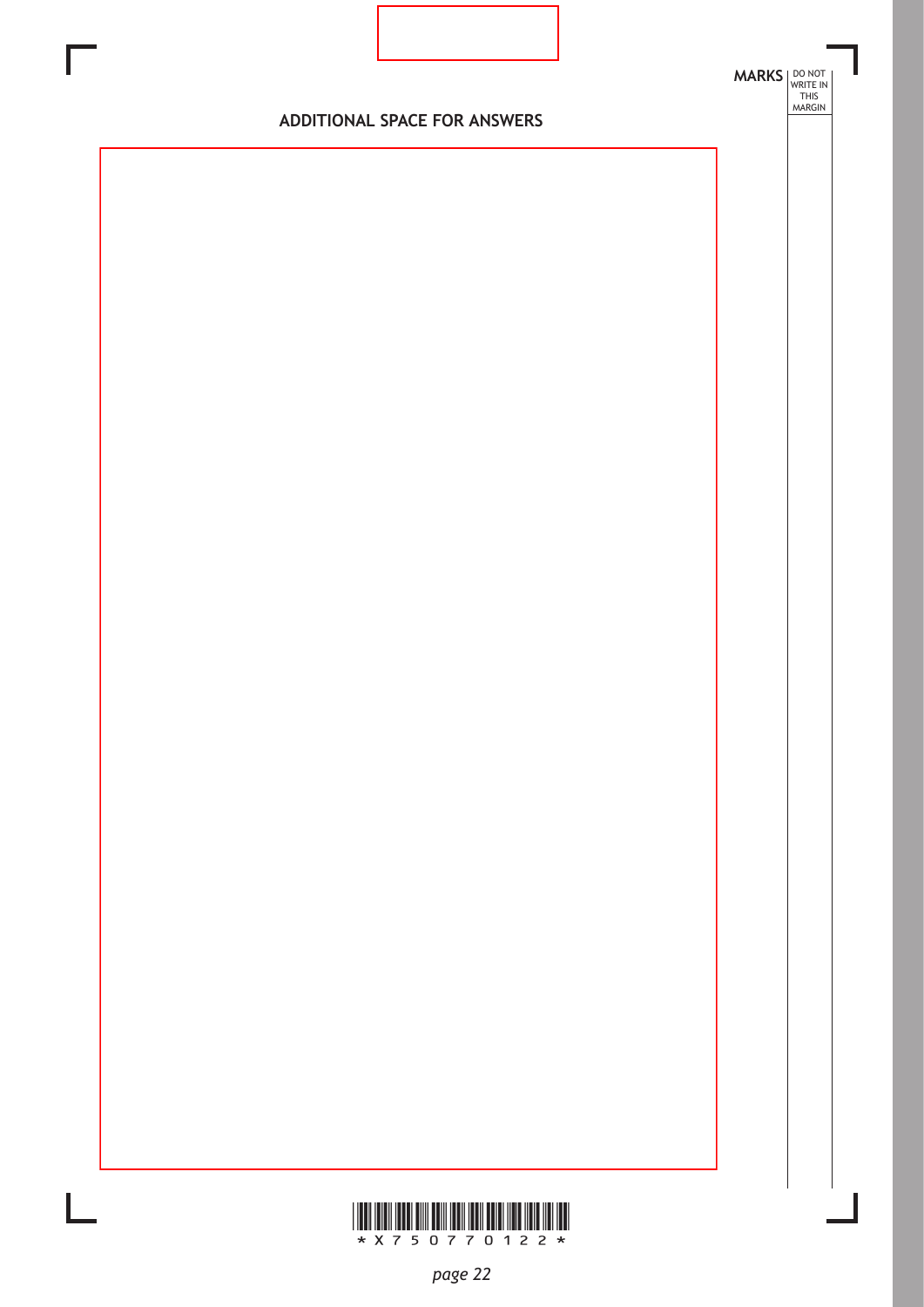![](_page_22_Figure_0.jpeg)

![](_page_22_Picture_1.jpeg)